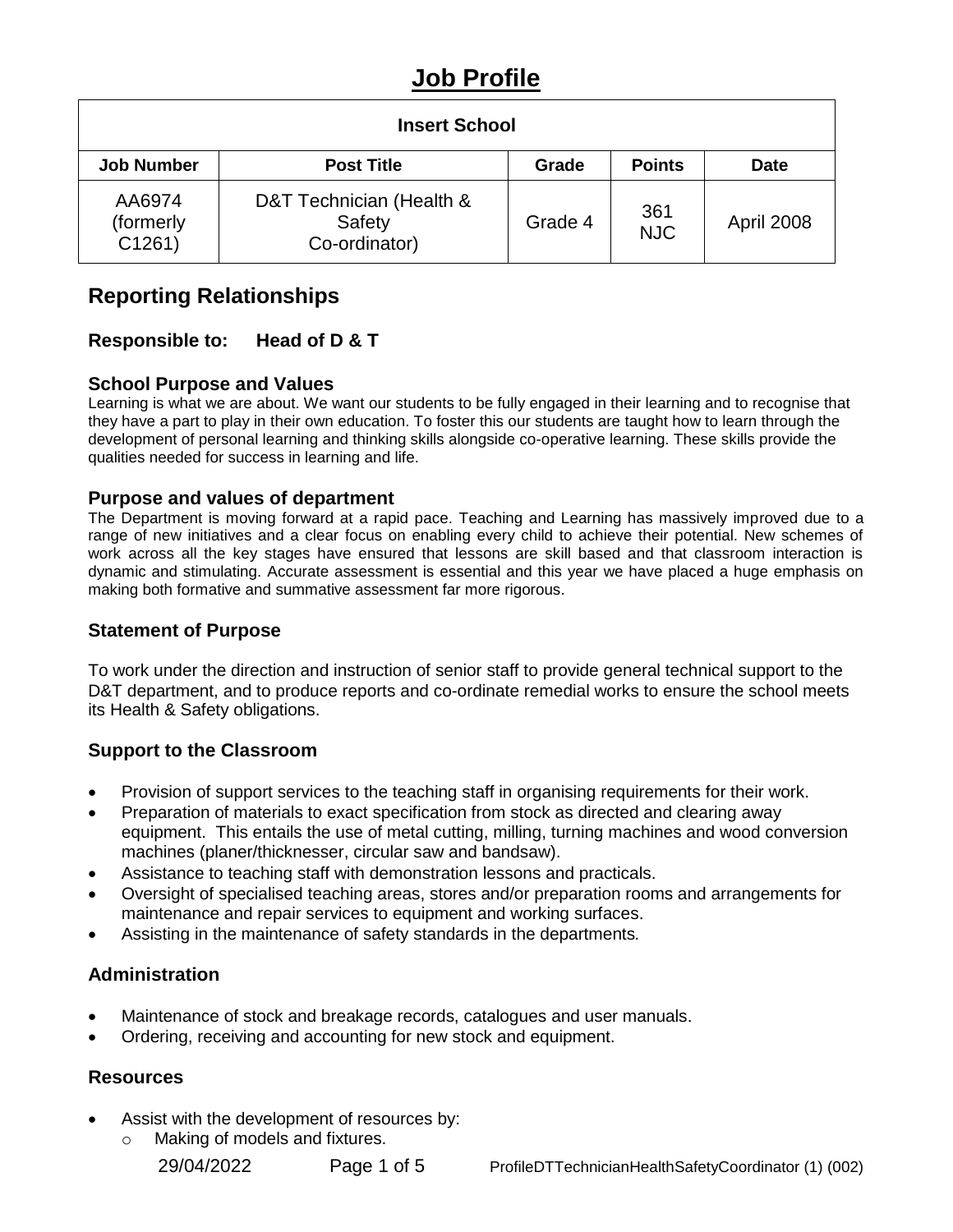- o The design and making of the jig, fixtures, racks, tool trays.
- Operation of audio-visual equipment and arrangement for appropriate maintenance and servicing.
- Prepare and make teaching aids as required working on own initiative.
- Design and construction of apparatus.

# **Health, Safety and Security**

- Tool Maintenance- familiarisation with competence in:
	- $\circ$  Sharpening techniques for edge and point cutting and marking tools e.g. wood planes, chisels, twist drills, scribes etc.
	- $\circ$  Routine maintenance of hand and machine tools, including adjustment for wear and tear.
	- $\circ$  Undertake water testing throughout the school in line with County Council guidelines, liaising with the Site Manager to rectify problems.
	- o To be responsible for completing Fire Safety Risk Assessments.
	- $\circ$  To be responsible for coordinating the six monthly Health & Safety Self Evaluation.
	- o Carry out other whole school H & S duties as directed.

#### **Professional Accountabilities** (this list is not exhaustive and should reflect the ethos of the school)

The post holder is required to be aware of and comply with policies and procedures relating to child protection, health, safety and security, confidentiality and data protection, reporting all concerns to an appropriate person. In addition they are to contribute to the achievement of the school's objectives through:

## **Safeguarding**

• Promote and safeguard the welfare of children and young persons you are responsible for or come into contact with.

#### **Financial Management**

• Personally accountable for delivering services efficiently, efficiently within budget and to implement any approved savings and investment allocated to the service area.

#### **People Management**

- To comply and engage with people management polices and processes
- Contribute to the overall ethos/work/aims of the school.
- Establish constructive relationships and communicate with other agencies/professionals.
- Attend and participate in regular meetings.
- Participate in training and other learning activities and performance development as required.
- Recognise own strengths, areas of expertise and use these to advise and support others.

#### **Equalities**

• Ensure that all work is completed with a commitment to equality and anti-discriminatory practice, as a minimum to standards required by legislation.

#### **Climate Change**

• Delivering energy conservation practices in line with the County Council's corporate climate change strategy.

#### **Health and Safety**

• Ensure a work environment that protects people's health and safety and that promotes welfare and which is in accordance with the County Council's Health and Safety policy.

#### *Note 1:*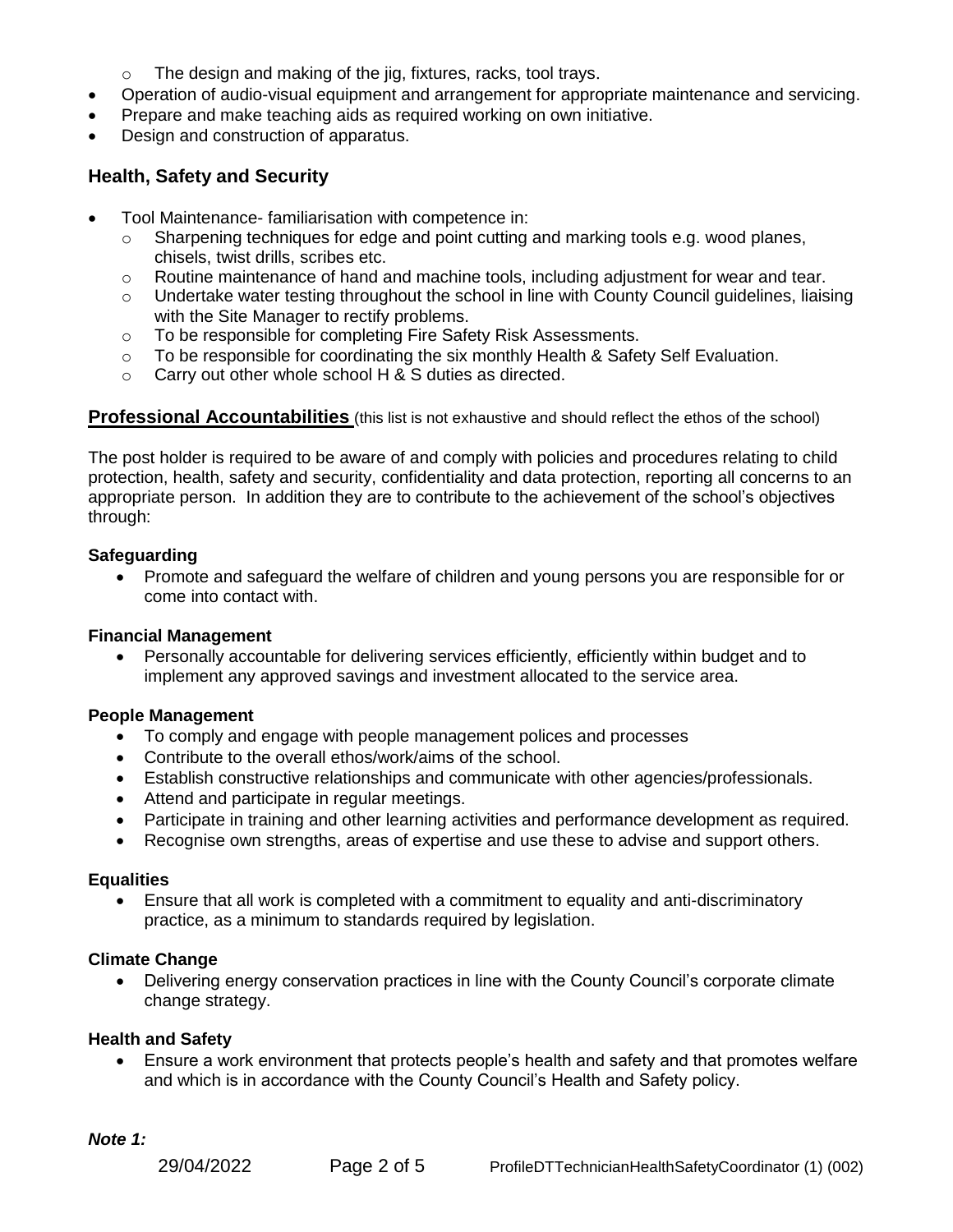The content of this job description will be reviewed with the post holder on an annual basis in line with the School's performance and development review policy. Any significant change in level of accountability that could result in a change to the grade must be discussed with the post holder and the relevant trade union before submitting for re-evaluation.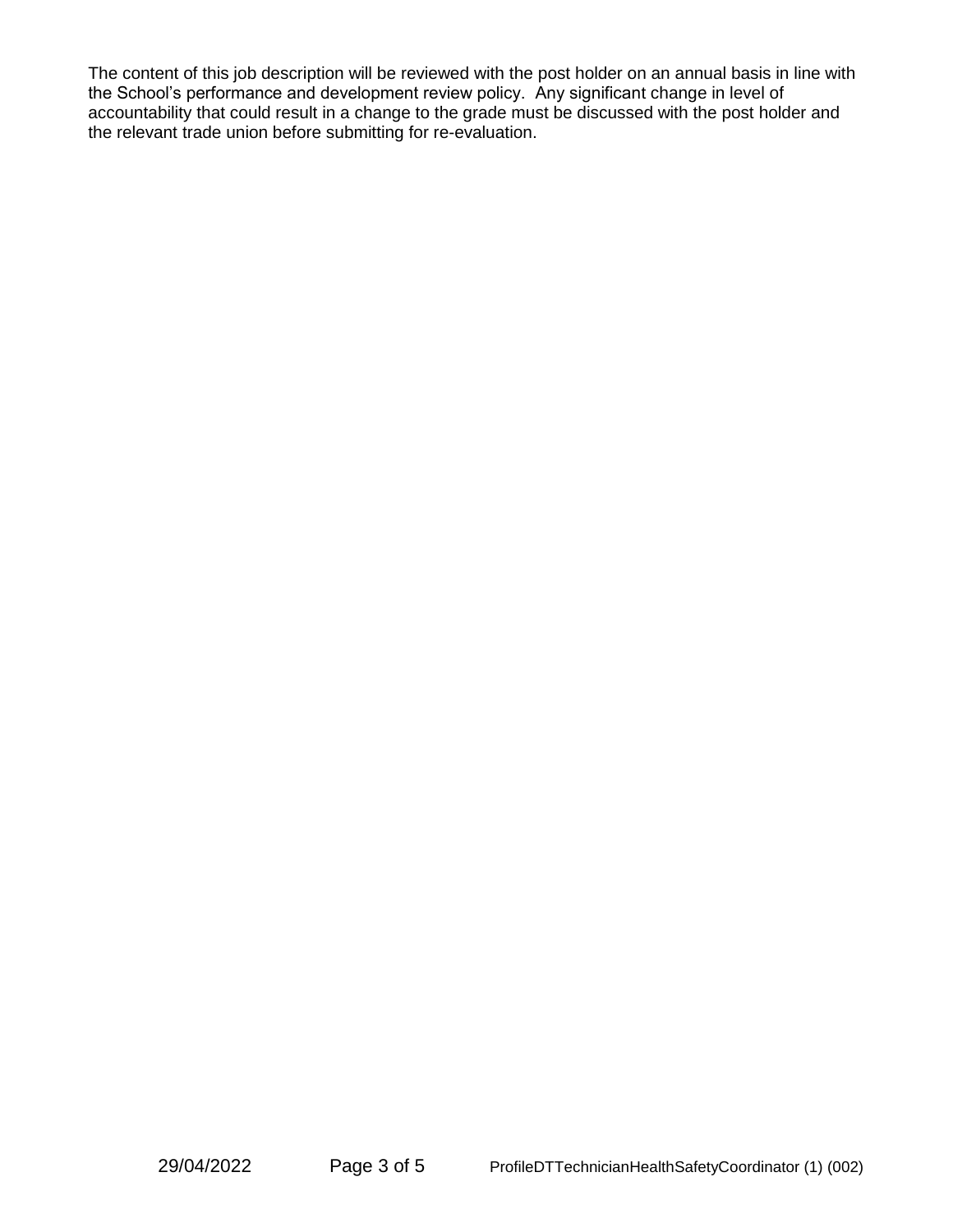# **Person Specification D&T Technician (Health & Safety Co-ordinator) Level 2**

| <b>Minimum</b><br><b>Criteria for</b><br>Two Ticks * | <b>Criteria</b>                                                                                                                                                                                                                                                                                                                                                                                                                                                                                                                                                                                                                                                                                                                                                                                                                                                                                                                                                                                                                                                                                                                                                                                                                    | <b>Measured by</b> |
|------------------------------------------------------|------------------------------------------------------------------------------------------------------------------------------------------------------------------------------------------------------------------------------------------------------------------------------------------------------------------------------------------------------------------------------------------------------------------------------------------------------------------------------------------------------------------------------------------------------------------------------------------------------------------------------------------------------------------------------------------------------------------------------------------------------------------------------------------------------------------------------------------------------------------------------------------------------------------------------------------------------------------------------------------------------------------------------------------------------------------------------------------------------------------------------------------------------------------------------------------------------------------------------------|--------------------|
|                                                      | <b>Experience</b>                                                                                                                                                                                                                                                                                                                                                                                                                                                                                                                                                                                                                                                                                                                                                                                                                                                                                                                                                                                                                                                                                                                                                                                                                  |                    |
|                                                      | Experience in a related discipline.                                                                                                                                                                                                                                                                                                                                                                                                                                                                                                                                                                                                                                                                                                                                                                                                                                                                                                                                                                                                                                                                                                                                                                                                | A/I                |
|                                                      | <b>Qualifications/Training</b><br>Good numeracy and literacy skills.<br>NVQ2 in Laboratory and Associated Technical Activities (LATA)                                                                                                                                                                                                                                                                                                                                                                                                                                                                                                                                                                                                                                                                                                                                                                                                                                                                                                                                                                                                                                                                                              |                    |
|                                                      | Educational or NVQ2 School Support Staff, or other appropriate<br>equivalent qualification or experience.                                                                                                                                                                                                                                                                                                                                                                                                                                                                                                                                                                                                                                                                                                                                                                                                                                                                                                                                                                                                                                                                                                                          |                    |
|                                                      | <b>Knowledge/Skills</b><br>Good standard of practical knowledge.<br>Good understanding and ability to use relevant equipment/<br>technology.<br>Ability to work constructively as part of a team.<br>$\bullet$<br>Ability to relate well to children and to adults.<br>$\bullet$<br>Good organising, planning and prioritising skills.<br>$\bullet$<br>Methodical with a good attention to detail.                                                                                                                                                                                                                                                                                                                                                                                                                                                                                                                                                                                                                                                                                                                                                                                                                                 | A/I                |
|                                                      | <b>Behavioural Attributes</b><br>Customer focused.<br>$\bullet$<br>Has a friendly yet professional and respectful approach which<br>$\bullet$<br>demonstrates support and shows mutual respect.<br>Open, honest and an active listener.<br>$\bullet$<br>Takes responsibility and accountability.<br>$\bullet$<br>Committed to the needs of the pupils, parents and other<br>$\bullet$<br>stakeholders and challenge barriers and blocks to providing an<br>effective service.<br>Demonstrates a "can do" attitude including suggesting solutions,<br>٠<br>participating, trusting and encouraging others and achieving<br>expectations.<br>Is committed to the provision and improvement of quality service<br>$\bullet$<br>provision.<br>Is adaptable to change/embraces and welcomes change.<br>Acts with pace and urgency being energetic, enthusiastic and<br>٠<br>decisive.<br>Communicates effectively.<br>٠<br>Has the ability to learn from experiences and challenges.<br>٠<br>Is committed to the continuous development of self and others by<br>$\bullet$<br>keeping up to date and sharing knowledge, encouraging new ideas,<br>seeking new opportunities and challenges, open to ideas and<br>developing new skills. | A/I                |

 $A =$  Assessed at Application  $I =$  Assessed at Interview  $T =$  Assessed through Test